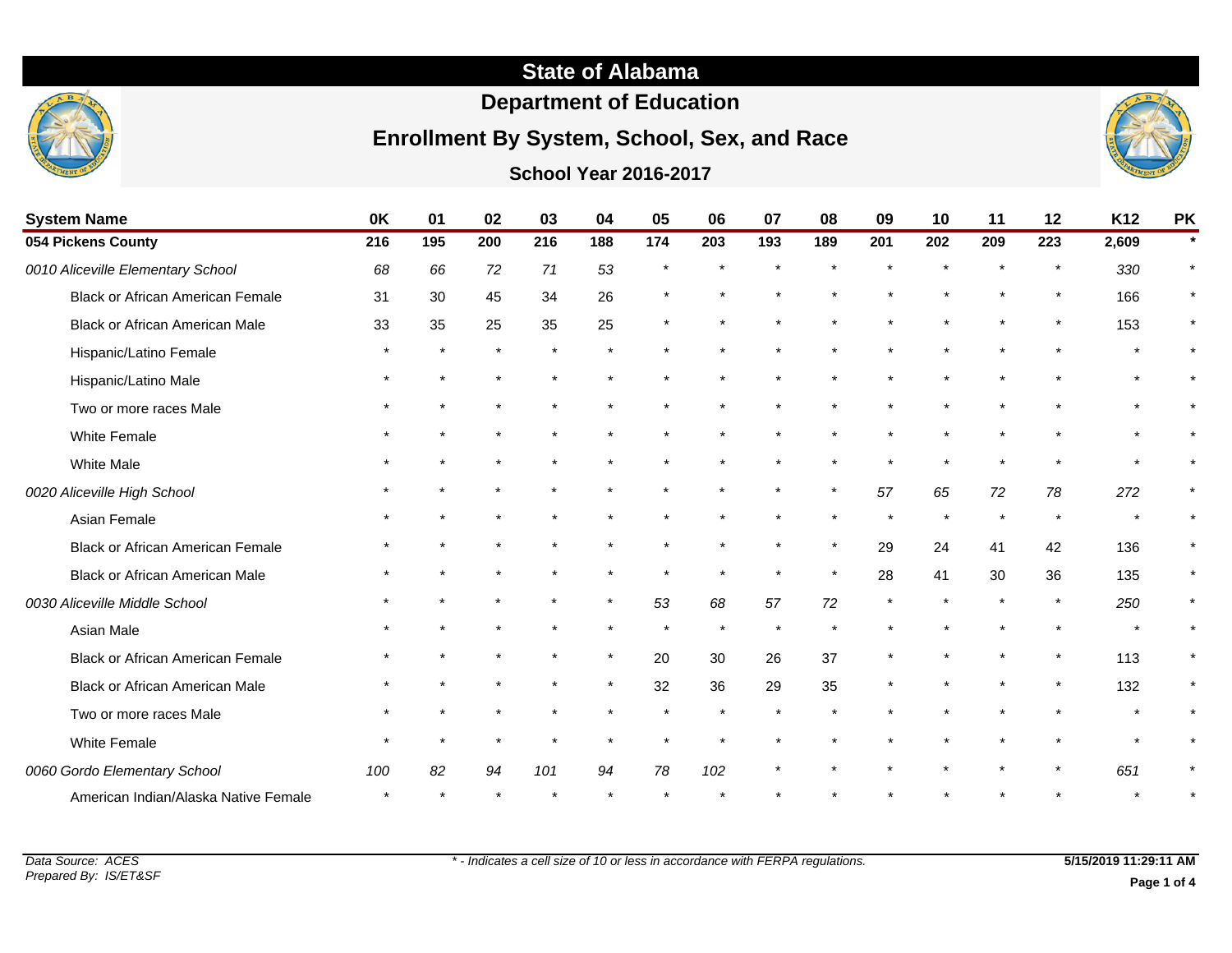# **State of Alabama**

# **Department of Education**

# **Enrollment By System, School, Sex, and Race**

### **School Year 2016-2017**



| <b>System Name</b>                      | 0K      | 01       | 02  | 03      | 04  | 05  | 06      | 07  | 08      | 09  | 10      | 11  | 12  | K <sub>12</sub> | <b>PK</b> |
|-----------------------------------------|---------|----------|-----|---------|-----|-----|---------|-----|---------|-----|---------|-----|-----|-----------------|-----------|
| 054 Pickens County                      | 216     | 195      | 200 | 216     | 188 | 174 | 203     | 193 | 189     | 201 | 202     | 209 | 223 | 2,609           | $\star$   |
| 0060 Gordo Elementary School            | 100     | 82       | 94  | 101     | 94  | 78  | 102     |     |         |     |         |     |     | 651             | $\star$   |
| American Indian/Alaska Native Male      |         |          |     |         |     |     |         |     |         |     |         |     |     |                 |           |
| Asian Female                            |         |          |     |         |     |     |         |     |         |     |         |     |     |                 |           |
| Asian Male                              | $\star$ | $\star$  |     | $\star$ |     |     |         |     |         |     |         |     |     |                 |           |
| <b>Black or African American Female</b> | 13      | $\star$  | 15  | 12      | 12  |     |         |     |         |     |         |     |     | 77              | $\star$   |
| Black or African American Male          | 16      | $^\star$ |     | 15      | 16  | 15  | 15      |     |         |     |         |     |     | 88              | $\star$   |
| Hispanic/Latino Female                  |         |          |     |         |     |     |         |     |         |     |         |     |     | 20              | $\star$   |
| Hispanic/Latino Male                    |         |          |     |         |     |     |         |     |         |     |         |     |     | 23              | $\star$   |
| Two or more races Female                |         |          |     |         |     |     |         |     |         |     |         |     |     |                 |           |
| Two or more races Male                  |         |          |     |         |     |     |         |     |         |     |         |     |     |                 |           |
| White Female                            | 25      | 23       | 34  | 32      | 26  | 23  | 37      |     |         |     |         |     |     | 200             |           |
| <b>White Male</b>                       | 31      | 33       | 37  | 34      | 24  | 29  | 32      |     |         |     |         |     |     | 220             | $\star$   |
| 0070 Gordo High School                  |         |          |     |         |     |     | $\star$ | 95  | 81      | 96  | 98      | 88  | 92  | 550             | $\ast$    |
| American Indian/Alaska Native Female    |         |          |     |         |     |     |         |     |         |     |         |     |     |                 |           |
| American Indian/Alaska Native Male      |         |          |     |         |     |     |         |     |         |     |         |     |     |                 |           |
| Asian Female                            |         |          |     |         |     |     |         |     |         |     |         |     |     |                 |           |
| Asian Male                              |         |          |     |         |     |     |         |     |         |     |         |     |     |                 |           |
| <b>Black or African American Female</b> |         |          |     |         |     |     | $\star$ | 13  | $\star$ | 13  | 21      | 11  | 15  | 78              | $\star$   |
| Black or African American Male          |         |          |     |         |     |     | $\star$ | 12  | 13      | 14  | $\star$ | 19  | 14  | 82              |           |
| Hispanic/Latino Female                  |         |          |     |         |     |     |         |     |         |     |         |     |     |                 |           |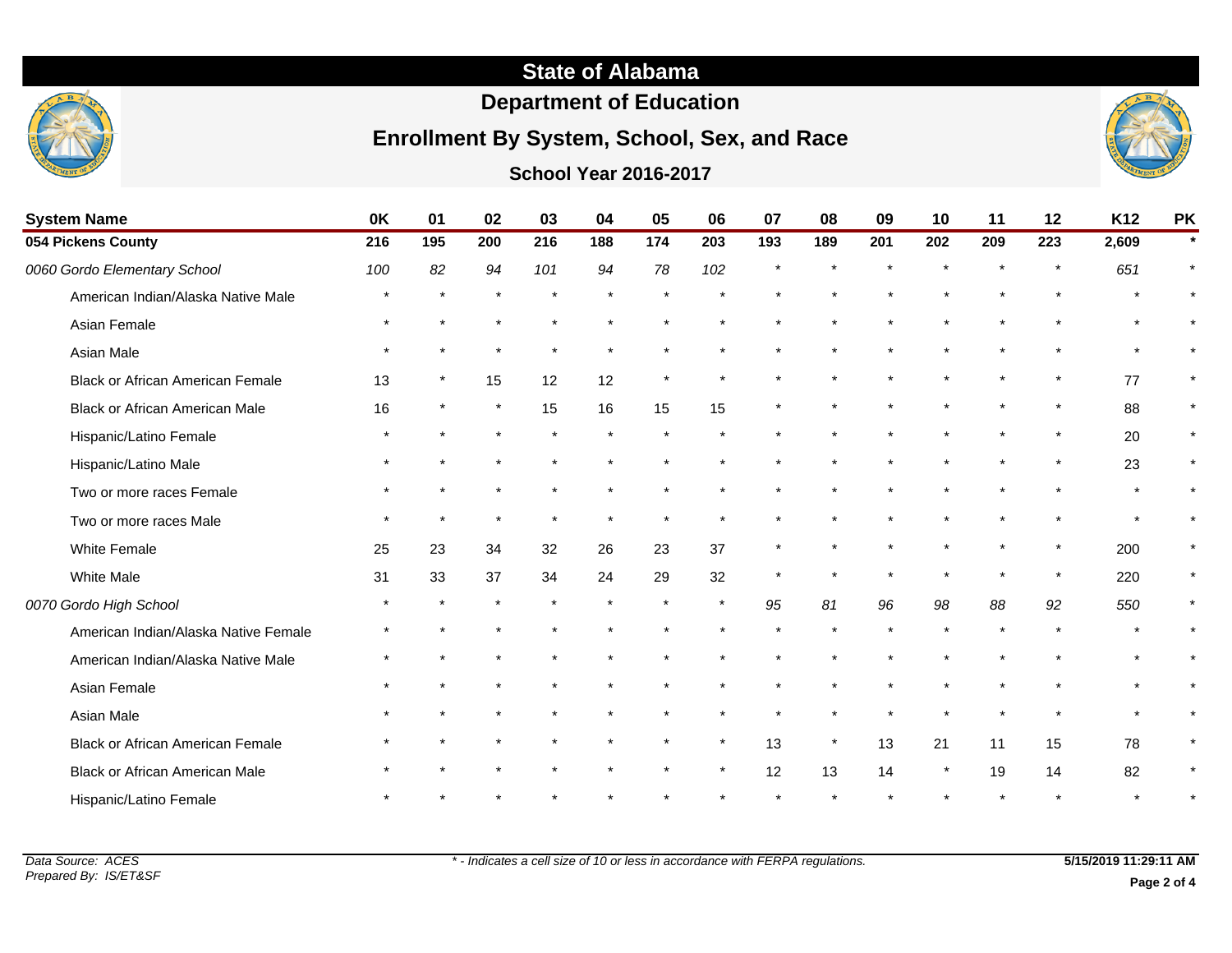

# **Department of Education**

# **Enrollment By System, School, Sex, and Race**



**School Year 2016-2017**

| <b>System Name</b>                      | 0K  | 01  | 02      | 03      | 04      | 05      | 06      | 07  | 08  | 09  | 10  | 11      | 12      | K12   | <b>PK</b> |
|-----------------------------------------|-----|-----|---------|---------|---------|---------|---------|-----|-----|-----|-----|---------|---------|-------|-----------|
| 054 Pickens County                      | 216 | 195 | 200     | 216     | 188     | 174     | 203     | 193 | 189 | 201 | 202 | 209     | 223     | 2,609 |           |
| 0070 Gordo High School                  |     |     |         |         | $\star$ | $\star$ | $\star$ | 95  | 81  | 96  | 98  | 88      | 92      | 550   |           |
| Hispanic/Latino Male                    |     |     |         |         |         |         |         |     |     |     |     |         |         | 14    |           |
| Two or more races Male                  |     |     |         |         |         |         |         |     |     |     |     |         |         |       | $\ast$    |
| White Female                            |     |     |         |         |         |         | $\star$ | 23  | 32  | 25  | 33  | 22      | 25      | 160   |           |
| <b>White Male</b>                       |     |     |         |         |         |         | $\star$ | 34  | 27  | 36  | 30  | 32      | 35      | 194   |           |
| 0080 Pickens County High School         |     |     |         |         |         |         | $\star$ | 41  | 36  | 48  | 39  | 49      | 53      | 266   |           |
| <b>Black or African American Female</b> |     |     |         |         |         |         | $\star$ | 13  | 14  | 17  | 14  | 20      | 14      | 92    | $\star$   |
| <b>Black or African American Male</b>   |     |     |         |         |         |         | $\ast$  | 15  |     | 20  | 13  | 18      | 16      | 91    |           |
| Two or more races Female                |     |     |         |         |         |         |         |     |     |     |     | $\star$ |         |       |           |
| Two or more races Male                  |     |     |         |         |         |         |         |     |     |     |     |         | $\star$ |       | $\star$   |
| <b>White Female</b>                     |     |     |         |         |         |         |         |     |     |     |     | $\star$ | 13      | 40    | $\star$   |
| <b>White Male</b>                       |     |     |         |         |         |         |         |     |     |     |     |         | $\star$ | 40    | $\star$   |
| 0090 Reform Elementary School           | 48  | 47  | 34      | 44      | 41      | 43      | 33      |     |     |     |     |         |         | 290   | $\star$   |
| American Indian/Alaska Native Female    |     |     | $\star$ |         |         |         |         |     |     |     |     |         |         |       |           |
| American Indian/Alaska Native Male      |     |     |         |         |         |         |         |     |     |     |     |         |         |       |           |
| <b>Black or African American Female</b> | 17  | 13  | 13      | 18      | 11      |         |         |     |     |     |     |         |         | 89    |           |
| <b>Black or African American Male</b>   | 19  | 12  |         | $\star$ | 12      | 15      | 11      |     |     |     |     |         |         | 87    |           |
| Hispanic/Latino Male                    |     |     |         |         |         |         |         |     |     |     |     |         |         |       |           |
| Two or more races Female                |     |     |         |         |         |         |         |     |     |     |     |         |         |       |           |
| Two or more races Male                  |     |     |         |         |         |         |         |     |     |     |     |         |         |       |           |